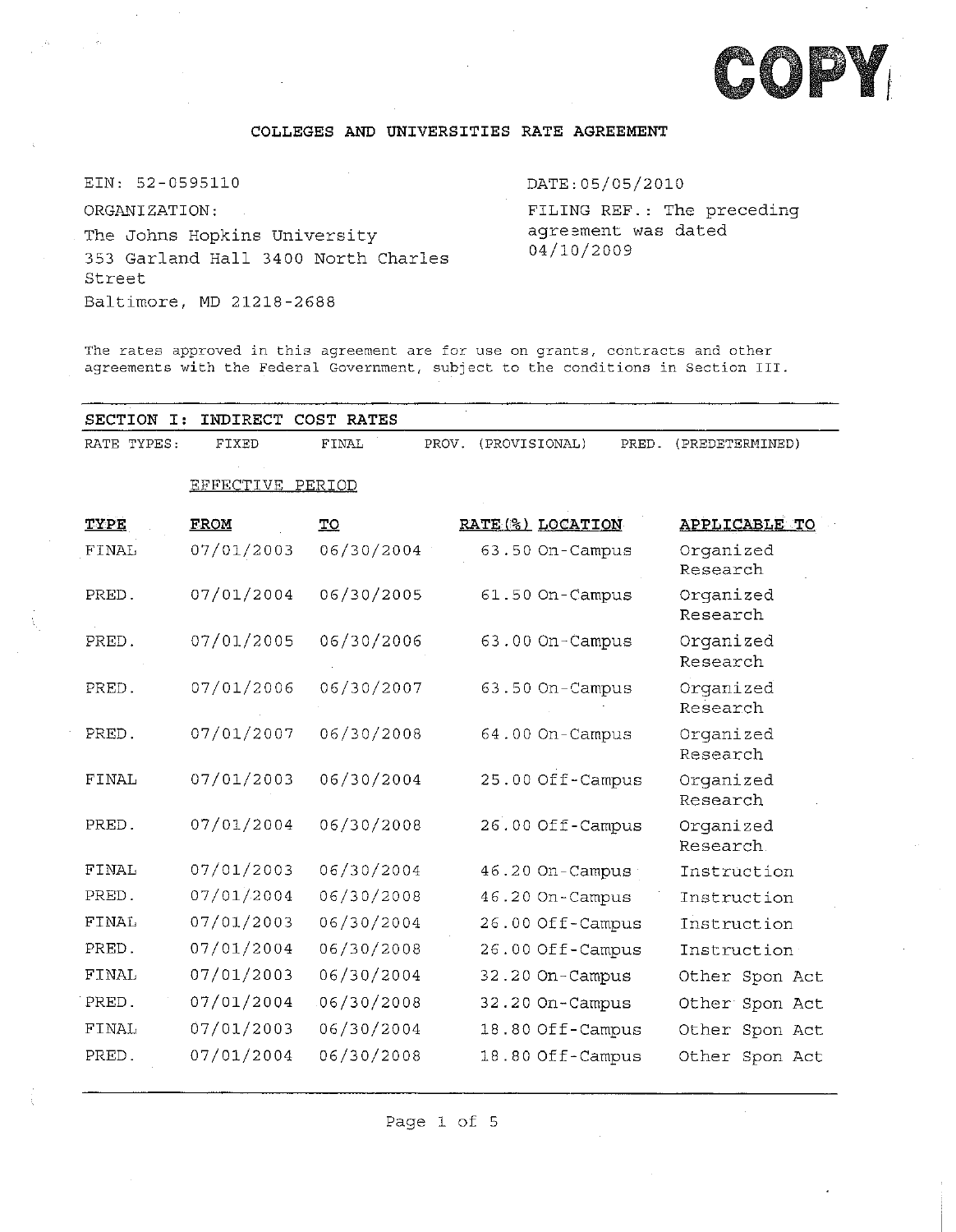| TYPE  | FROM             | то      | RATE(%) LOCATION | APPLICABLE TO                                                         |
|-------|------------------|---------|------------------|-----------------------------------------------------------------------|
| PROV. | 07/01/2008 Until | Amended |                  | Use same rates<br>and conditions<br>as those cited<br>for fiscal vear |

for fiscal year ending June <sup>30</sup>, 2008.

 $\mathcal{L}^{\text{max}}_{\text{max}}$  and  $\mathcal{L}^{\text{max}}_{\text{max}}$  and  $\mathcal{L}^{\text{max}}_{\text{max}}$ 

## \*BASE

Modified total direct costs, consisting of all salaries and wages, fringe benefits, materials, supplies, services, travel and subgrants and subcontracts up to the first \$25,<sup>000</sup> of each subgrant or subcontract (regardless of the period covered by the subgrant or subcontract). Modified total direct costs shall exclude equipment, capital expenditures, charges for patient care, student tuition remission, rental costs of off-site facilities, scholarships, and fellowships as well as the portion of each subgrant and subcontract in excess of \$25,000.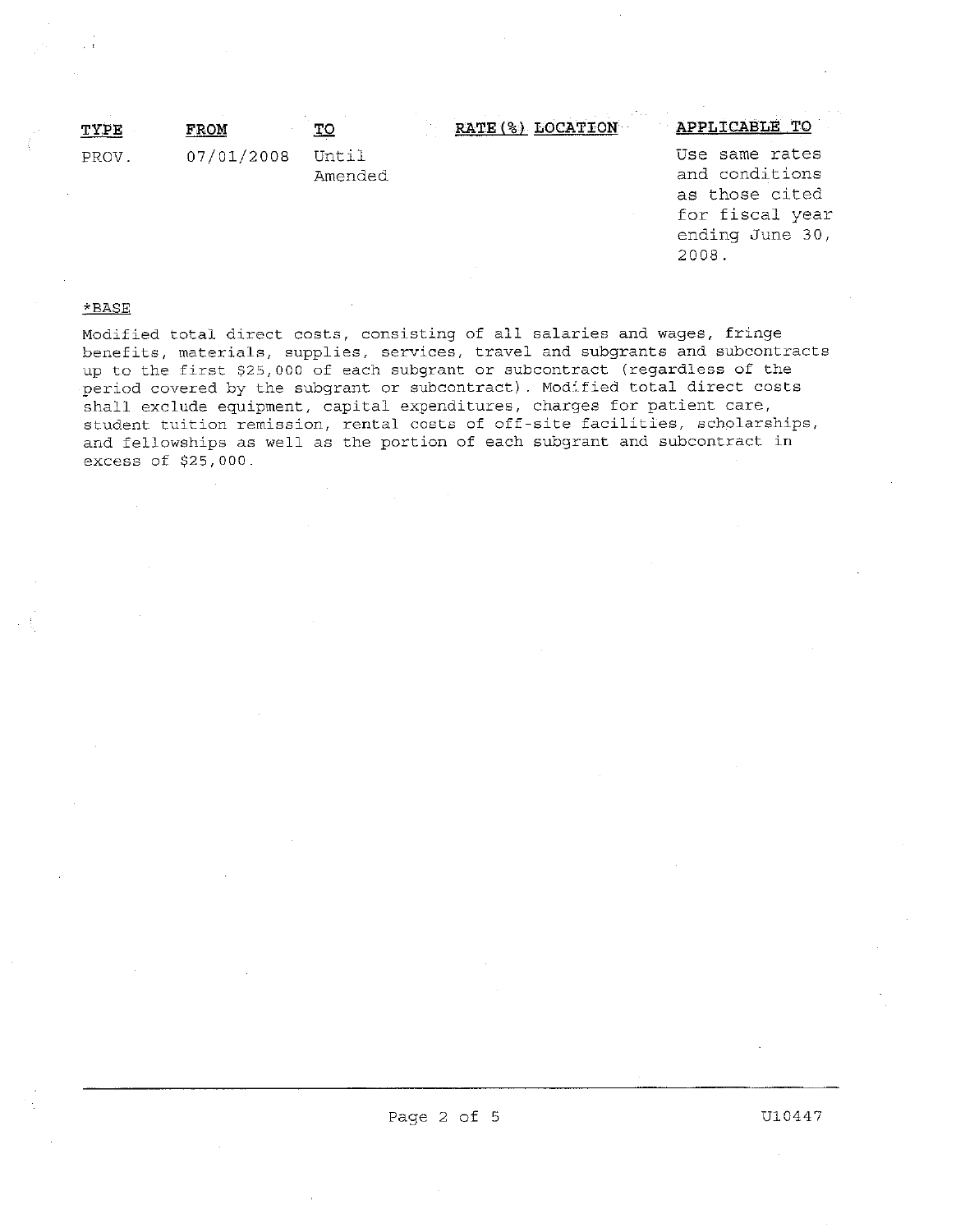ORGANIZATION: The Johns Hopkins University AGREEMENT DATE: 05/05/2010

| I: FRINGE BENEFIT RATES**<br><b>SECTION</b> |          |                  |                   |                                                                                 |  |  |  |
|---------------------------------------------|----------|------------------|-------------------|---------------------------------------------------------------------------------|--|--|--|
| <b>TYPE</b>                                 | FROM     | TQ               | RATE (%) LOCATION | APPLICABLE TO                                                                   |  |  |  |
| FIXED                                       | 7/1/2010 | 6/30/2011        | 33.00 All         | Faculty/Staff<br>Employees                                                      |  |  |  |
| FIXED                                       | 7/1/2010 | 6/30/2011        | 8.00 All          | Temporary,<br>Ltd, Casual                                                       |  |  |  |
| FIXED                                       | 7/1/2010 | 6/30/2011        | 8.00 All          | Post Grad<br>Students                                                           |  |  |  |
| PROV.                                       | 7/1/2011 | Until<br>amended |                   | Use same rates<br>and conditions<br>as those cited<br>for fiscal<br>year ending |  |  |  |

June 30, 2011.

\*\* DESCRIPTION OF FRINGE BENEFITS RATE BASE:

Salaries and wages excluding vacation pay.

Page <sup>3</sup> of 5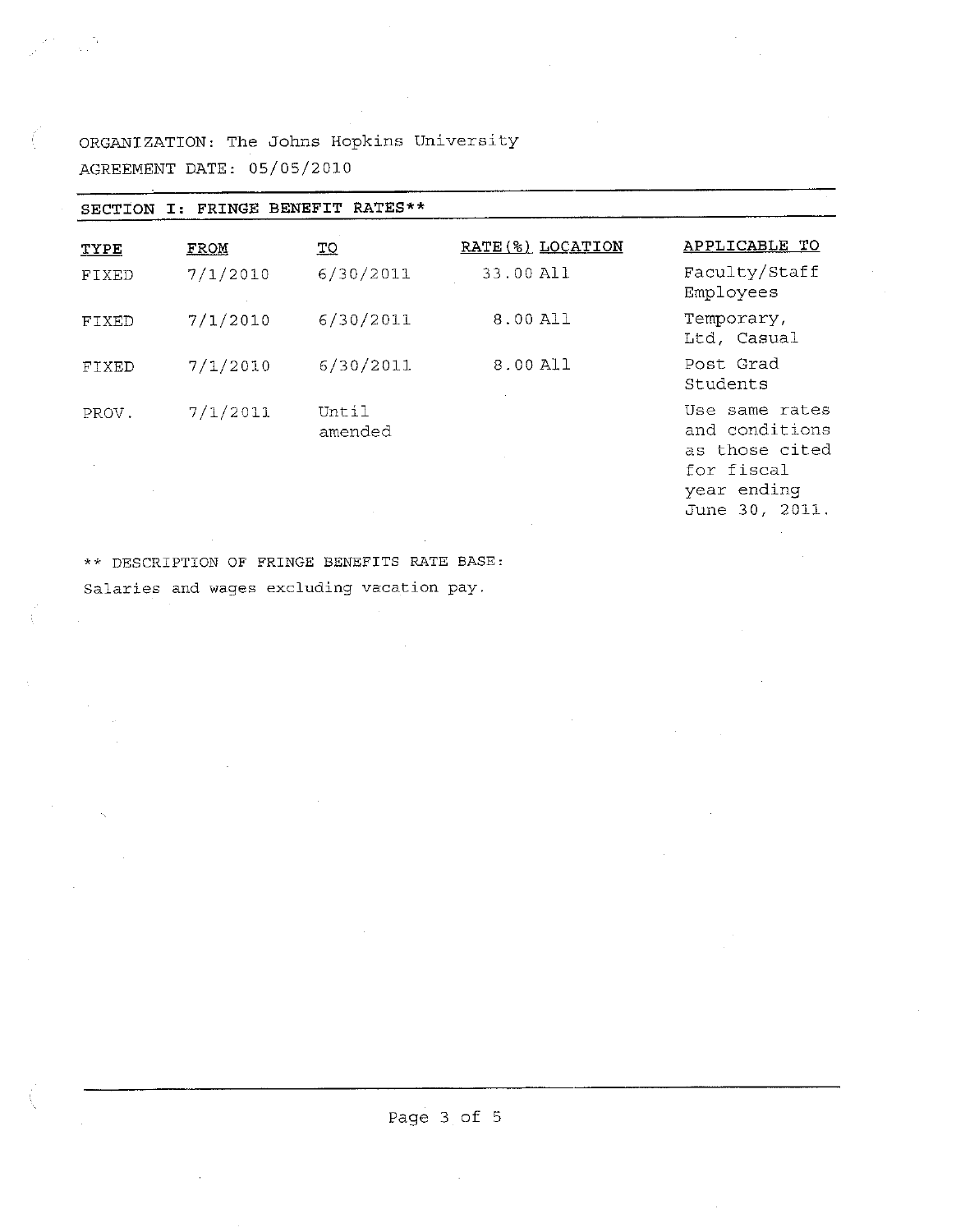ORGANIZATION: The Johns Hopkins University AGREEMENT DATE: 05/05/2010

## **SECTION II: SPECIAL REMARKS**

# TREATMENT OF FRINGE BENEFITS:

The fringe benefits are charged using the rate(s) listed in the Fringe Benefits Section of this Agreement. The fringe benefits included in the rate(s) are listed below.

OFF-CAMPUS DEFINITION: For all activities performed in facilities not owned by the institution and to which rent is directly allocated to the project(s), the off-campus rate will apply. Actual costs will be apportioned between oncampus and off-campus components. Each portion will bear the appropriate rate.

TREATMENT OF PAID ABSENCES:

Holiday, sick leave pay and other paid absences except for vacation pay are included in salaries and wages and are claimed on grants, contracts and other agreements as part of the normal cost of salaries and wages. Separate claims for the costs of these paid absences are not made.

Fringe benefits include: FICA, Unemployment & Workers' Compensation, Retirement, Health/Life/Dental/Disability Insurance, Tuition Remission, TIAA/CREF, Staff Development, Benefits Administration, Special Programs, Accrued Vacation and Continuing Professional Education.

The Off-Campus indirect cost rate is not applicable to the direct costs of GCRC nursing and dietary personnel. The direct costs associated with these nursing and dietary personnel are considered patient care costs and the related indirect costs are reimbursed through the JOHNS HOPKINS HOSPITAL'<sup>S</sup> patient care Rate Agreement.

The rate agreement does not cover the Applied Physical LAB (APL) of the JOHNS HOPKINS UNIVERSITY. Rates for APL are established separately.

Equipment means an article of nonexpendable tangible personal property having <sup>a</sup> useful life of more than one year, and an acquisition cost of \$5,<sup>000</sup> or more per unit.

THIS RATE AGREEMENT UPDATES THE FRINGE BENEFITS RATES SECTION ONLY.

Page 4 of 5